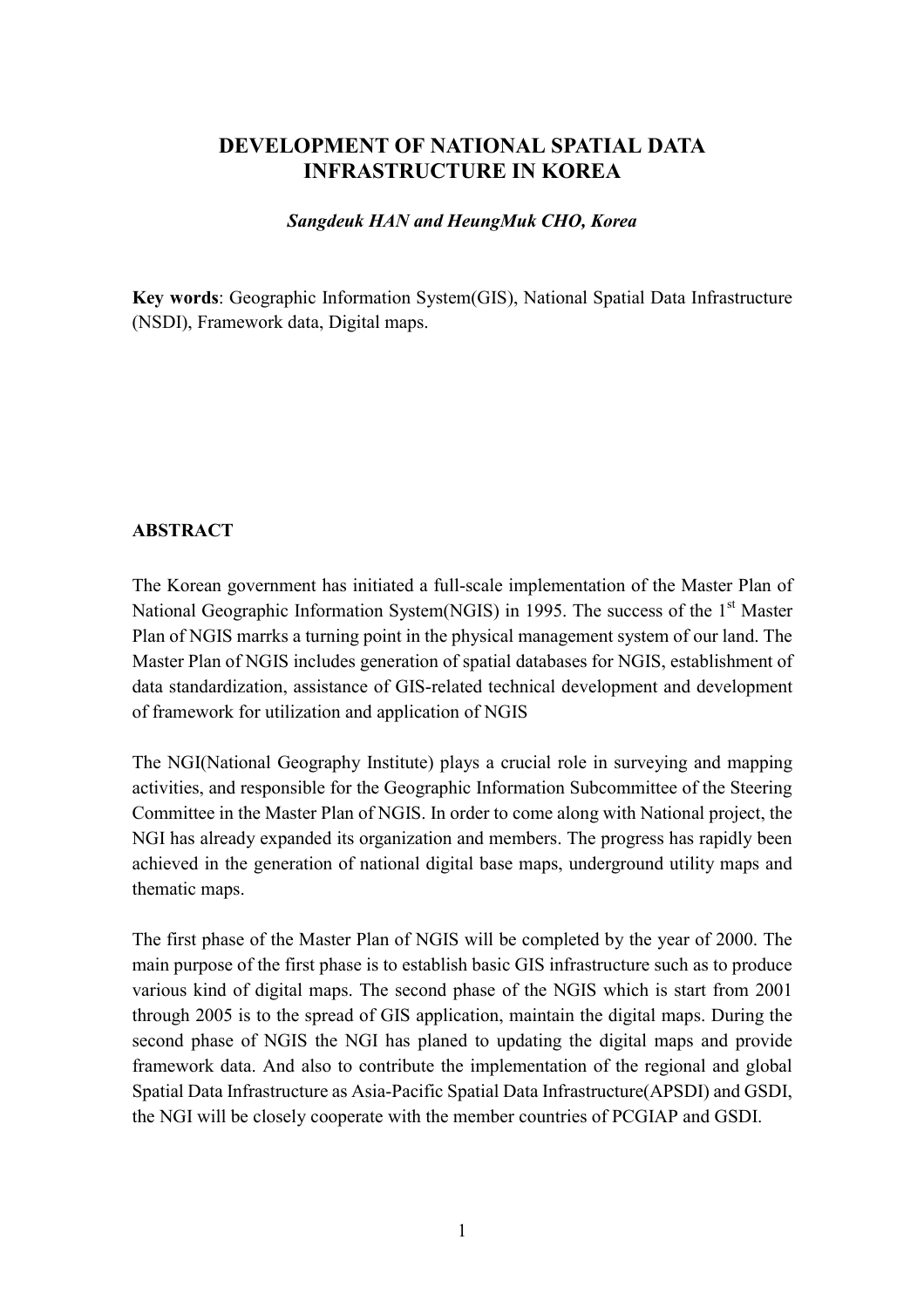# **1. INTRODUCTION**

# **1.1 Background of NGIS**

No sector of the world today is untouched by the wave of information technology. Land information is no exception and has rapidly been informationized owing to the development of computers and ever-increasing demands for land information. The main purpose of informationizing land information is the efficient use and management of land. Land is not only the object of economic development but also the object of preservation for a pleasant environment.

In this information era, Korea is devoting much time and energy to establish an information system in the land-related sector. To create the land-related information system, what is needed is a comprehensive and efficient means of management. Geographic Information System (GIS) which meets the needs of this information era, is considered as an ingenious device that makes the efficient management of land possible. Korea became increasingly aware of the importance of the GIS for various fields such as urban management, disaster prevention and infrastructure management and environment protection, etc. In addition, the GIS is being more and more frequently used in administrative affairs including distribution of land information and public welfare services. Under this trend, this GIS will undoubtedly become a valuable social overhead capital in the 21st century.

Even though the GIS is still unfledged in Korea, it is well recognized that we must develop a National Geographic Information Infrastructure and foundation for the effective distribution and application of Geographic Information. The master plan for National Geographic Information System (NGIS) of Korea which was initiated and designed by Central Government, will play a decisive role in our National GIS Development Program.

On May 1995, the Korean government has implemented "A Master Plan of National Geographic Information System(NGIS)" in order to develop the information infrastructure for geo-spatial data management. Since then, the GIS data compilation work in various sectors is successfully making headway. There is a wide recognition of the necessity for the legal supporting system to ensure the implementation of NGIS. Therefore the NGIS law and regulation enacted in January 2000 has take effect from July 2000.

# **1.2 Objectives of NGIS**

The Korean government has initiated a full-scale implement of the NGIS Master Plan in 1995. The GIS data compilation work in various sectors is successfully making headway.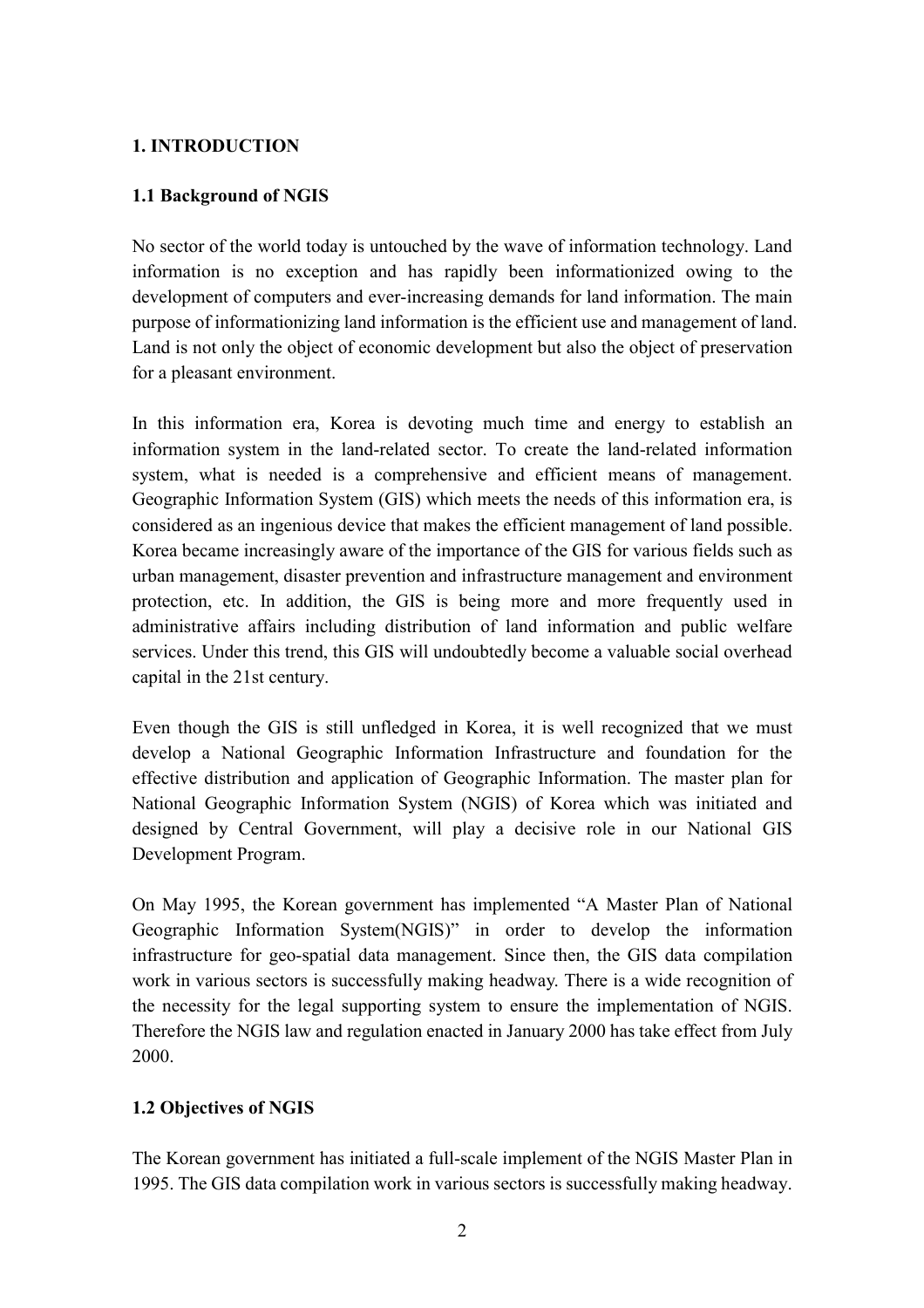The national digital basemaps has been rapidly progressed. Plans for digital underground utility and thematic maps are also underway. Furthermore, the local autonomous groups are promoting the use of GIS in various fields including the management system for urban areas and facilities.

The goal of the NGIS master plan is to develop environmentally healthy and pleasant land as well as to promote national competitiveness and productivity. It is expected the success of the NGIS Master Plan to mark a turning point in the management system of our land.

The major issues of the NGIS Master Plan can be categorized as follows:

- Establishment of spatial databases for the NGIS
- Establishment of data standardization
- Assistance of GIS-related technical development
- Development of framework for utilization and application of the NGIS

# **2. DEVELOPMENT STRATEGIES FOR THE NGIS**

Currently, the Korean government plays a major role in the NGIS, especially in the area of the development of spatial database and the standardization of spatial data. Technology development and training of GIS specialists are also considered as one of the major of government.

The overall objectives of the NGIS are i) to establish a geographic information infrastructure in Korea, and ii) to eliminate unnecessary duplicate investment for GIS. To achieve the objectives of NGIS, the NGIS Steering Committee developed the following phase-by-phase strategies:

Phase 1 (1995~2000): GIS Infrastructure foundation period

- Establishment of basic database for spatial information
	- Database design
	- Digital mapping of the topographical data
- Development of GIS -related technology and training of GIS specialists
	- Development of GIS fundamental technology
	- Development of GIS application
	- Training of GIS specialists
- Standardization of spatial data
	- Standard for basic spatial data
	- Spatial data transfer format
- Financial support for development of GIS application systems
	- Spatial Decision Support System
	- Administration support system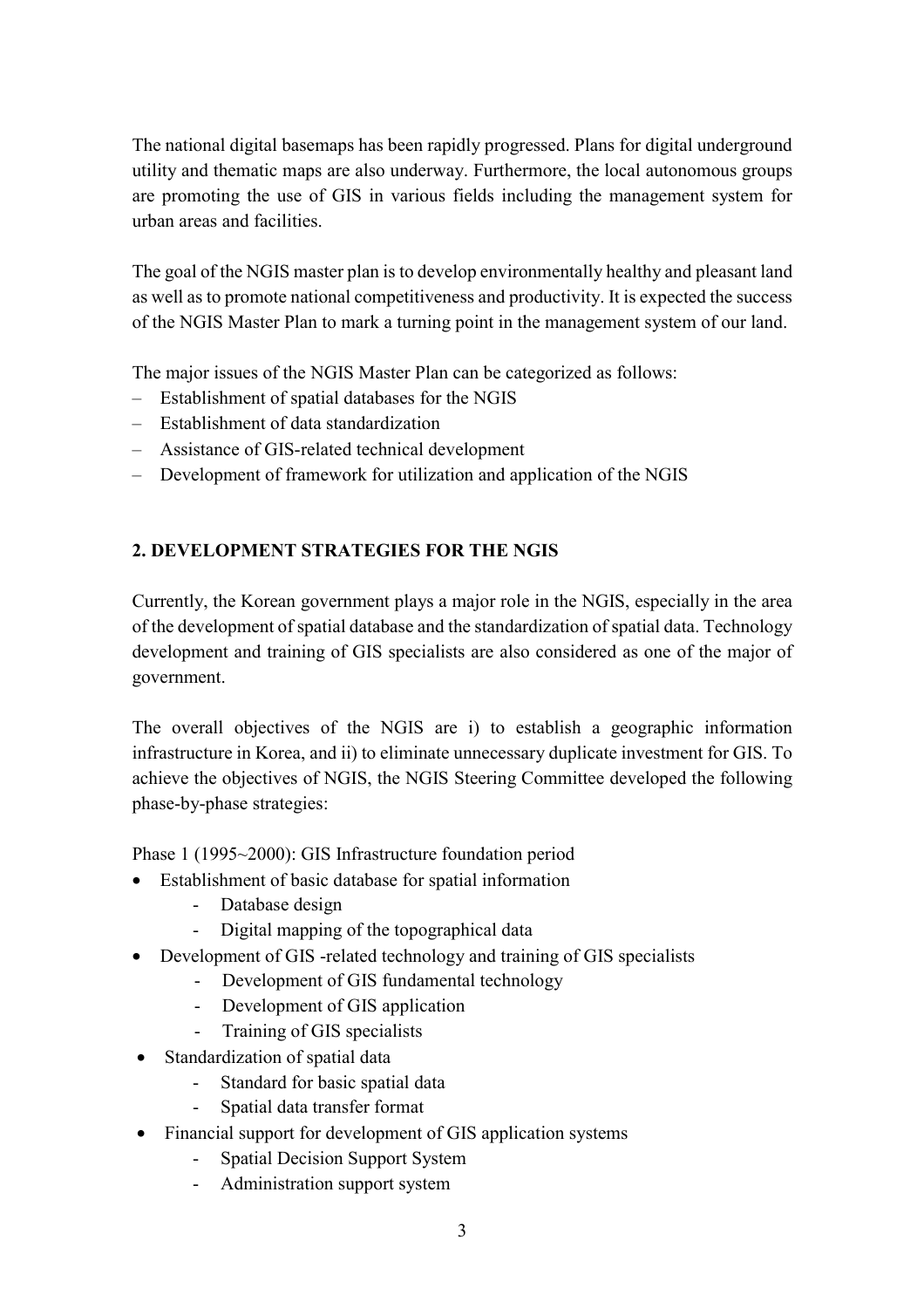- Management and distribution of spatial information
	- Implementation and operation of information database clearing house
- Development of spatial data-related legislative law and framework
- Joint funding between public and private sector
- Update and modification of the NGIS Master Plan rolling annual plans

Phase 2 (2001~2005): GIS data utilization period;

- develop national framework data base
- create mechanism to ensure adequate management, distribution and security of data
- develop mechanism for update of data
- provide mechanism to permit the total integration of government data based upon technologies now emerging and national and international standards as relevant
- provide an environment in which commercial support for NGIS can be agreed and implemented
- training of GIS experts
- promote partnership between public and private sector

Phase 3 (2006~): GIS exploitation period by completing arranging the national spatial data infrastructure and diffusing GIS generally;

### **3. THE STRUCTURE OF THE NGIS COMMITTEE**

To proceed and implement the first five-year master plan, among 11 Ministries in Korea, Ministry of Construction and Transportation(MOCT) plays a leading role in the NGIS master plan. The vice minister of MOCT is chairing the NGIS steering committee. Under the steering committee, there are 5 subcommittees and an advisory board. These subcommittees for NGIS development have already been in operation and the central government is currently involved in each subcommittee. The followings is the brief description of each subcommittee during the 1st NGIS Master Plan period(1995~2000):

- a) Administrative Subcommittee mainly performs the overall administrative work such as management and support of subcommittees. It is also responsible for financial matters in NGIS master plan.
- b) Geographic Information Subcommittee is mainly in charge of generating digital base maps, thematic maps and underground facility maps
- c) GIS Technology Subcommittee takes technical part of the NGIS master plan. It is responsible for developing GIS technology as well as training of GIS specialists.
- d) GIS Standard Subcommittee focuses on determining national standards such as spatial data transfer format, digital base map feature codes and so on.
- e) Cadastral Information Subcommittee prepares a framework of cadastral information system within NGIS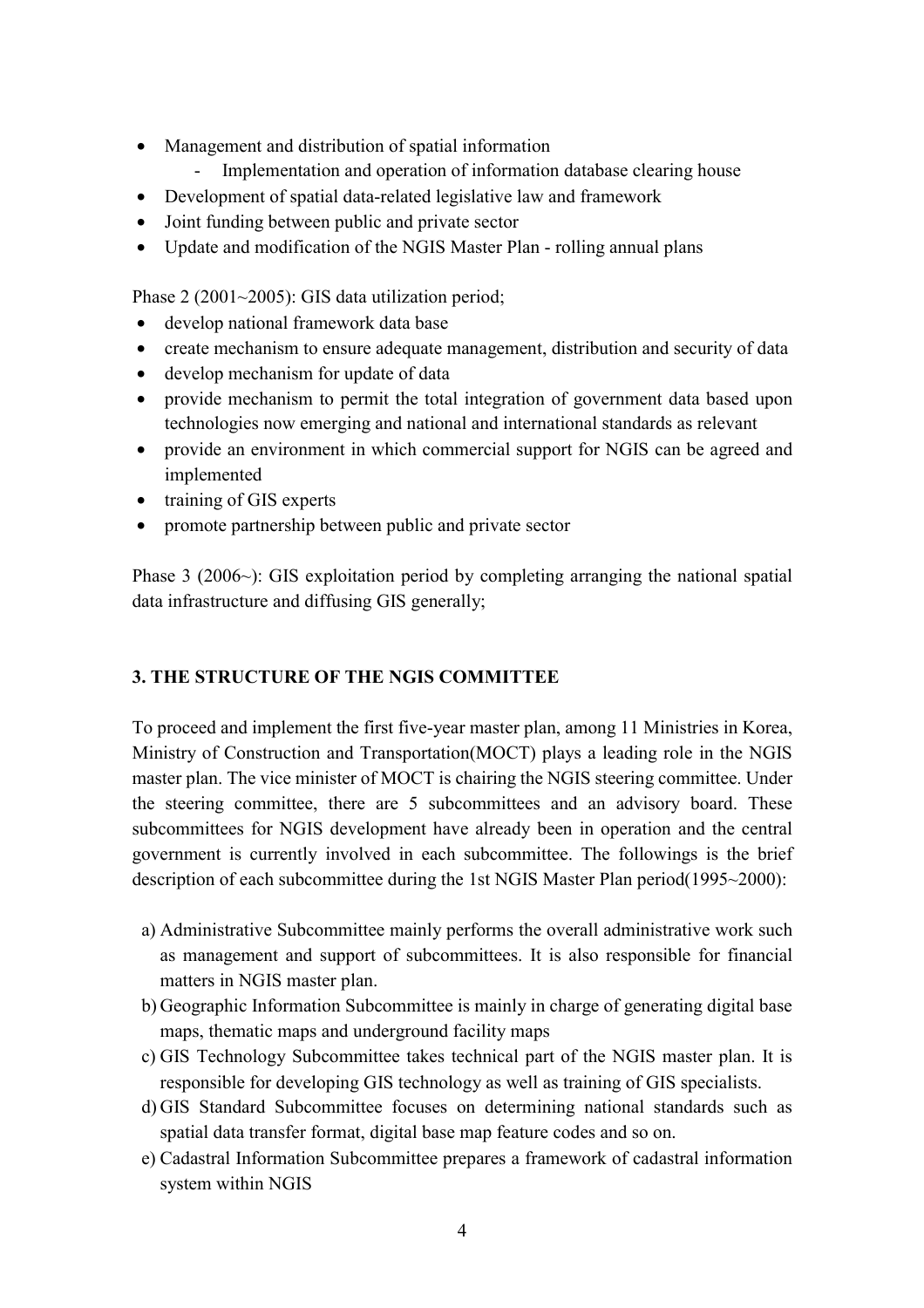The NGIS committee structure during the period of the first master plan has the coordination problem because 12 different ministries were involved in the GIS development. And the structure of NGIS committee was inappropriate to take up the newly emerging issues such as the establishment of clearinghouse and distribution network, GIS industry promotion, human resource development, etc.

In this regard, the NGIS committee structure was reformed in 2000 and the level of NGIS Steering Committee has been up-positioned to the Minister of Construction and Transportation. Under the NGIS steering committee, there were established following 7 sub-committees in the  $2<sup>nd</sup>$  NGIS Master Plan period(2001~2005):

- a) Coordinating and Planning Subcommittee: Coordinating and adjusting roles, Enactment and revision of Law
- b) Geographic Information Subcommittee: development of framework data and thematic data
- c) Technology Development Subcommittee: Design of overall technical architecture, Study and research on GIS software
- d) Human Resource Development Subcommittee: Education and training of human resources
- e) Cadastral Information Subcommittee: Cadastral map digitization, utilization of Cadastral maps
- f) Industry promotion subcommittee: development of strategies to support GIS industry
- **g)** Data distribution and utilization subcommittee: establishment of the clearinghouse and distribution network. Promotion of utilization of GIS

### **4. THE SECOND MASTER PLAN OF THE NGIS**

To accomplish the master plan effectively and efficiently, the NGIS steering committee selected several major tasks and projects; a) national framework database, b) development of integrated underground facilities management system, c) development of thematic maps and public utilization system, d) establishment of national clearinghouse, e) standardization of geographic information, f) GIS human resource development The figure 1 and 2 are a promotion strategy and plan of the second master plan, respectively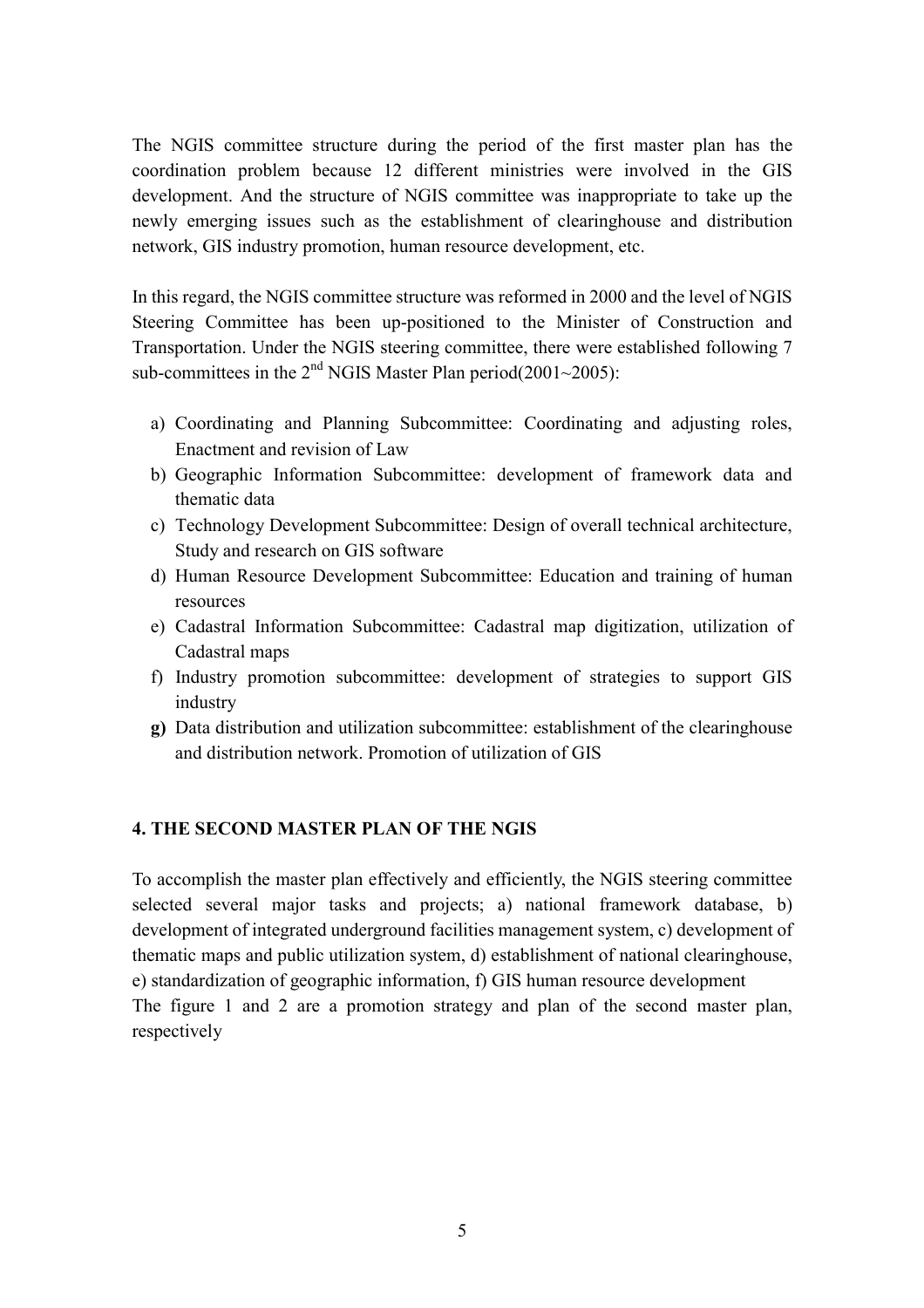





Figure 2. Classified Promotion Plan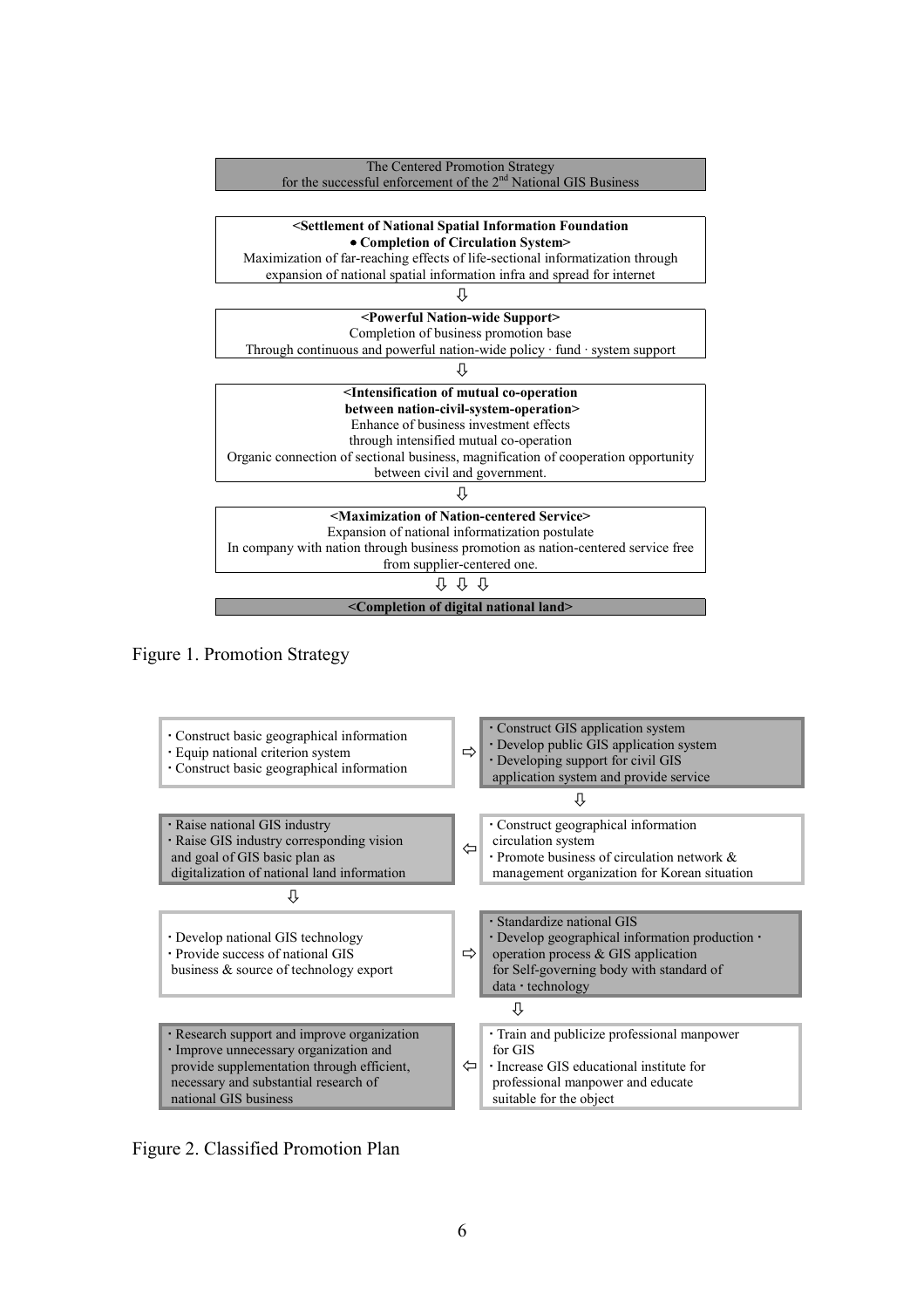#### **4.1 Establishment of National Framework Data base**

Framework data is the fundamental data set as a basic and reference map to which specific information can be added for the respective purpose of diverse GIS application areas. As a first step of establishing national framework data base, National Geography Institute (NGI) with local governments focused on the digitalizing of the national base maps, which is scales 1:1,000, 1:5,000, 1:25,000, since 1995. The digitalization of base map completed by the end of 2000.

#### - **1:1,000 Scale Digital Map**

The 79 major cities had digitized by the year of 1999 with total number of map sheets of 12,428. The central and local government are responsible for the even investment. Since 1995, the 1:1,000 digital map was made by the NGI. For the 1:1,000 scale maps, the photogrammetric technique is mainly implemented for the digital mapping. However some of these maps had digitized through scanning the existing maps.

#### **- 1:5,000 Scale Digital Map**

The 1:5,000 scale map is the topographic base map, which is planned to cover the whole country. The covering areas are about 70,000 and total number of map sheets is 16,200. the NGI are responsible for the generation of 1:5,000 digital mapping. the NGI has a full responsibility of the maintenance and updating the whole 1:5,000 digital map. The central government and 7 government-affiliated companies are investing the generation of 1:5,000 digital maps. The 1:5,000 maps are digitized through the combination of scanning the existing maps and the photogrammetric techniques. The total 16,194 sheets of 1:5,000 Scale Digital Map were produced in 2000.

#### **- 1:25,000 Scale Digital Maps**

The 1:25,000 scale maps will be digitized, especially for the mountainous areas. But the NGI had changed the plan to cover the whole country. Since 1991, there were 750 map sheets generated. The total number of map sheets will be 768.

#### **- Framework Data**

In the second master plan, it has introduced a new concept for the NGIS base map that is a framework data. It is required urgently to build the national framework data. The national framework data is the skeleton of diverse spatial information capable of overlapping and adding spatial data, both schematically and spatially upon need basis. Therefore the phase 2 NGIS master plan(2001~2005) will focus on the establishment of framework data base as follows;

- a) Administrative boundary: national, provincial administrative boundaries
- b) Transportation: road, railway, airport, seaport, shipping facilities etc.
- c) Hydrology: marine and water resource, stream, basin, watershed, lake, etc.
- d) Cadastral information: Cadastral maps, land registration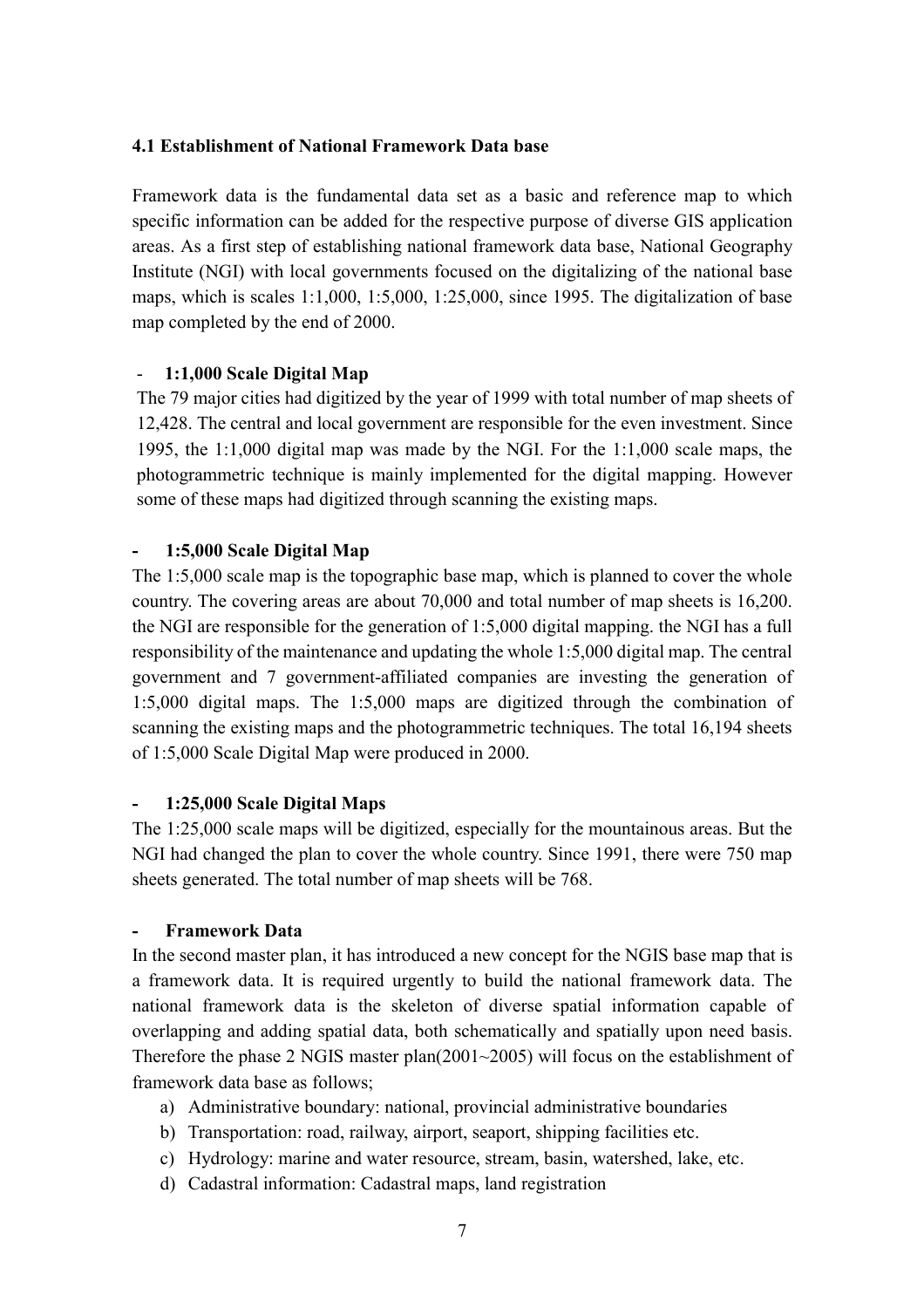- e) Geodetic reference frame: surveying control point, Geoid model,
- f) Topography: DEM, contour, and height data
- g) Facilities: including national, municipal and provincial designated cultural properties
- h) Satellite images and aerial photographs

In making a selection of framework data in theme, the following elements shall be considered;

- a) geographic information based within the fundamental framework of NGIS
- b) Basic geographic information that is both widespread and can be used manifold;
- c) Geographic information that can be merged both figuratively or spatially, or piled up

In 2001~2002, the pilot project will be carried under direction of NGI which held Geographic information subcommittee. The aim of these pilot project is to develop strategies, guidelines, standardization for framework data. From 2003, the main project will be started to use the results of pilot project.

### **4.2 Underground Facilities Management System**

The gas explosion accidents in Seoul and Taegu in 1994 and 1995 respectively has accelerated the development of underground facilities management system. The Korean government started to develop integrated underground facilities management systems in 7 areas as sewerage, water, communication, gas pipelines, electricity lines, heating and oil pipeline. To work out efficiently and effectively, Kwachon pilot project has started in August, 1996 and finished on April 1997, sponsored by the Ministry of Construction and Transportation as one of NGIS major project.

Achievements in the pilot project in Kwachon are as follows;

- a) Sort of problems like legal, financial technical , organization, etc. which would be exposed in course of developing facilities management system has been found.
- b) The content of works and linkages between central government , local government and related state-run organization has been analyzed.
- c) Guidelines for developing integrated underground facilities management systems applied overall to development and management of related systems on a national level has been developed.

With the experience and results from Kwachon pilot project, the NGIS Steering Committee decide to have 19cities develop integrated underground facilities management system until the end of 2002 and further extend to all the cities cross the country.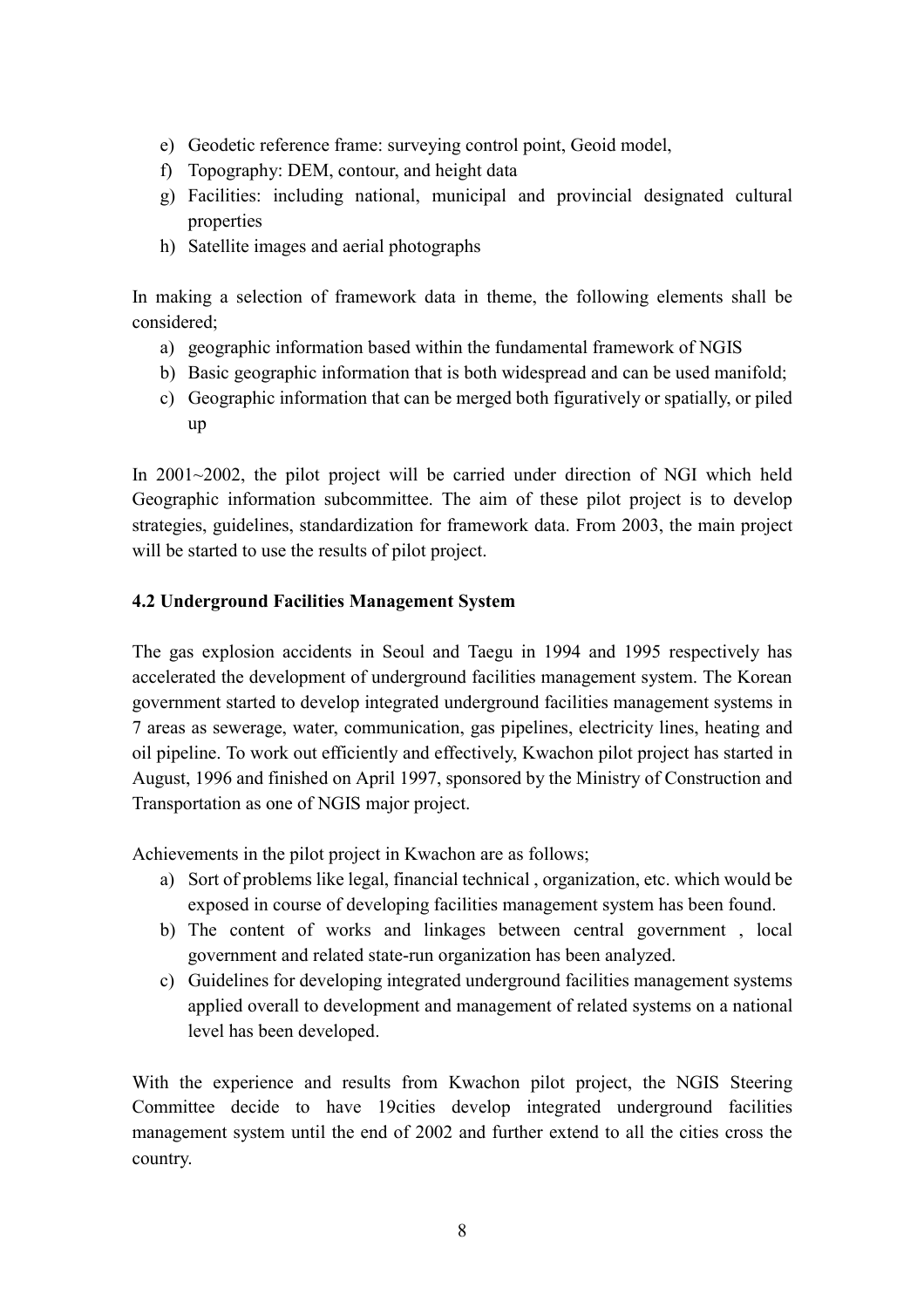#### **4. 3. Utilization and Clearinghouse for national spatial data distribution**

The first NGIS master plan mainly focused on building the foundation and circumstances of GIS infrastructures. As part of GIS infrastructure foundation, the different categories of digital maps had been developed: topographic maps, thematic maps – road network map, land use map, urban planning map, etc. However, one of the serious problems encounters during the first master plan period was that there was no spatial data distribution network and clearinghouse. Therefore, the second master plan aims to maximize of utilization the already established spatial information by establishing clearinghouse and distribution network for national spatial data. In this regard, the NGIS Steering Committee plans to establish the clearinghouse and distribution network.

#### **4.4 Standardization of Geographic Information**

 The first stage implementation of the NGIS Master Plan was completed during the period from 1995 to 2000. Under the umbrella of the steering committee, there were 5 subcommittees (administrative, geographic information, GIS technology, GIS standards and cadastral information) and an advisory board. The GIS standards subcommittee was responsible for defining geographic information standards. During the course of this work, the geographic information standards established by GIS standards subcommittee took account of ISO standards, keeping pace with the international community

In the first stage of the NGIS master plan, the standards for geographic information were driven in two different areas:

- geographic information production;
- geographic information distribution/application.
- Geographic information production

The National Geography Institute (NGI) played a key role in defining the standards in geographic information production. A total of ten of standards were established in this area (including national base map, underground utility map and thematic map).

• Geographic information distribution/application

Two standards were established in this area (including a temporary metadata standard and a data exchange standard (SDTS)). These standards aimed at exchanging and searching the geographic data produced by many different organizations and agencies.

For the second stage of the NGIS plan starting in 2001, the strategy and plan on national standards are being arranged to cope with recent technology development, as well as to meet the wide range of customers' requirements.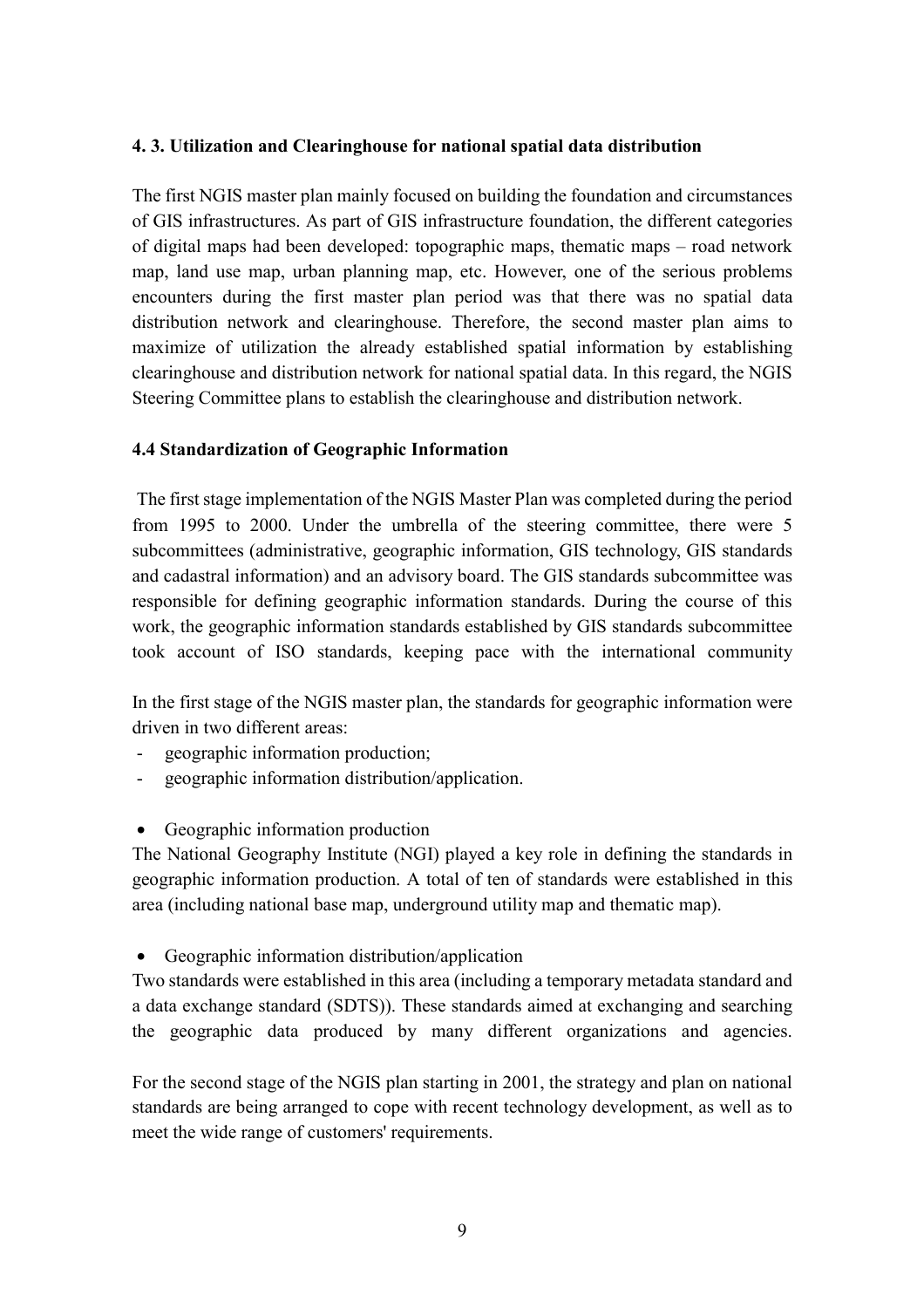# **4.5 Technology Development**

For the development of GIS technologies, approximately US\$22.75 million was allocated during the first 5 year master plan. Technology development has been in made for area; i) GIS system integration technology, ii) Mapping, iii) DB tool; iv) GIS application software.

# **4.6 Human Resource Development**

Human resource development issues are also indispensable element to realize the objectives and goals of NGIS. The NGIS committee is going to increase professional manpower who are involved in NGIS activities, both in government and business.

GIS professional manpower training for has been done mainly in university, government run training institute and business institute. As a part of increasing professional manpower training, the NGIS committee is also considering to develop virtual GIS training center which provides cyber-training course through internet.

# **4.7 Computation of Investment Scale**

Share the investment source for the public and civil partnership and induce investment to the civil section. Procurement plan for financial resources such as total investment scale, sectional investment scale and share with civil section will be promoted after consultation with connected section such as the Ministry of Planning and Budget.

| $\mathcal{O}$ . Extrimed in , come , $\mathcal{O}$ m, $\mathcal{O}$ m, $\mathcal{O}$ m, $\mathcal{O}$ |                     |  |
|-------------------------------------------------------------------------------------------------------|---------------------|--|
| <b>Section</b>                                                                                        | <b>Required Sum</b> |  |
| - Construct, maintain and manage                                                                      | 450,400             |  |
| basic geographical information                                                                        |                     |  |
| - Construct, maintain and manage                                                                      | 733,600             |  |
| GIS application system                                                                                |                     |  |
| Construct geographical                                                                                | 25,000              |  |
| Information circulation system                                                                        |                     |  |
| - Develop national GIS technology                                                                     | 80,500              |  |
| - Raise GIS industry                                                                                  | 25,000              |  |
| - Standardize national GIS                                                                            | 9,000               |  |
| - Raise and publicize professional                                                                    | 14,800              |  |
| manpower for GIS                                                                                      |                     |  |
| - Support research & organization                                                                     | 11,700              |  |
| development                                                                                           |                     |  |
| TOTAL                                                                                                 | 1,350,000           |  |

Table 1. Estimated Investment (Unit : Million WON)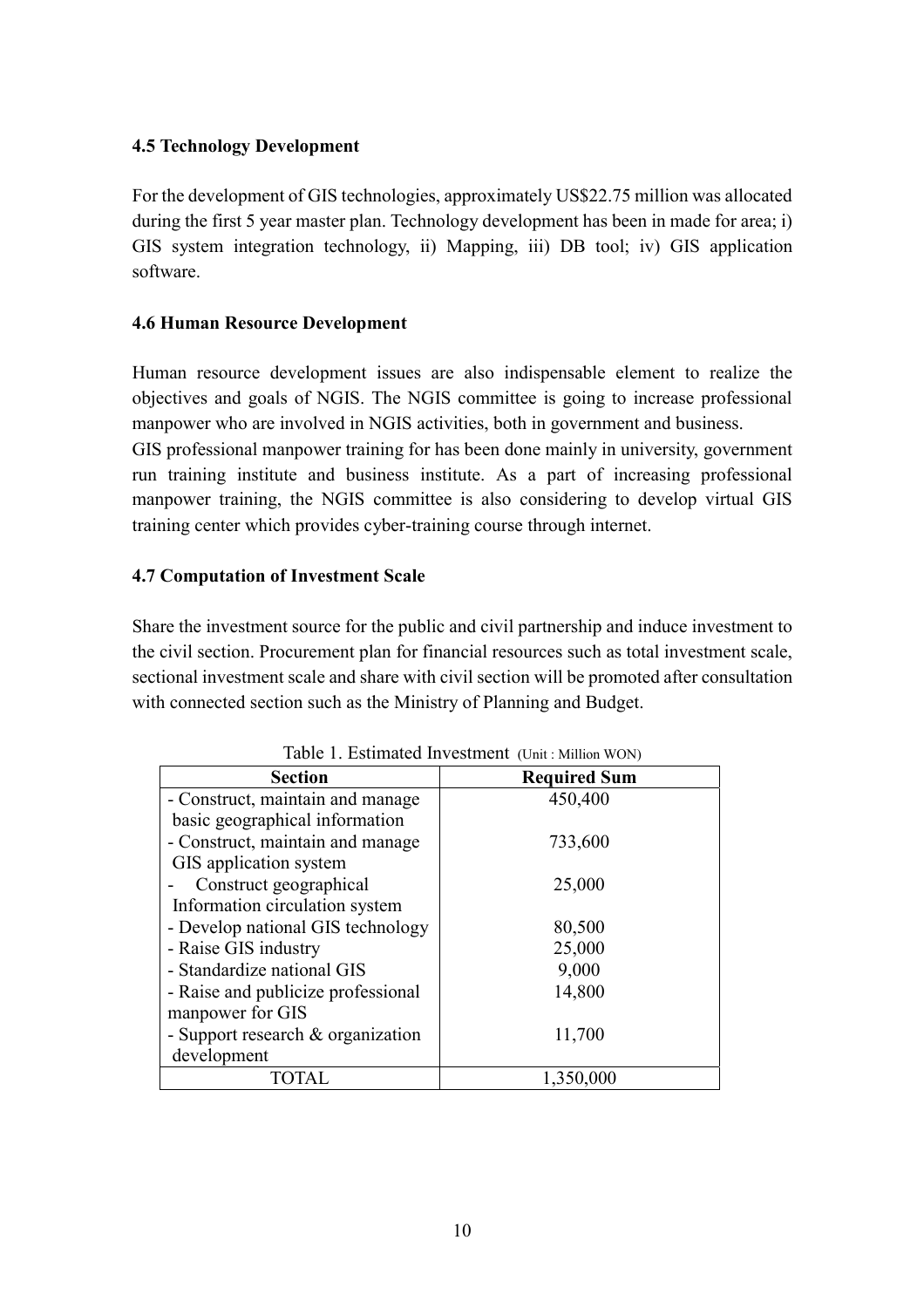# **4.8 Promotion Organization per Theme**

| <b>Promotion Subject</b>                                                                                | <b>Supervising Organization</b><br>(Cooperating organization)                                          | <b>Remark</b> |  |
|---------------------------------------------------------------------------------------------------------|--------------------------------------------------------------------------------------------------------|---------------|--|
| Establishment of Framework data base                                                                    |                                                                                                        |               |  |
| Establish the national reference coordinate system                                                      | Geographical information part<br>(MOGAHA, MOMAF, MND)                                                  | From 2001     |  |
| Pilot project for establishment of framework data base                                                  | Geographical information part<br>(MOCT, MOGAHA, MOMAF)                                                 | 2001-2002     |  |
| Establishment national framework database                                                               | Geographical information part<br>(MOCT, MOGAHA, MOMAF)                                                 | From 2003     |  |
| Construct application system                                                                            |                                                                                                        |               |  |
| Connected information with land utilization and public limitation                                       | MOCT, Self-governing body<br>MAF, ME, RDA, FOA)                                                        | 2001-2003     |  |
| Geographical information for 7 underground facility                                                     | Geographical information part<br>(MOCT, MOCIE, ME,<br>Self-governing body,<br>Investment organization) | 2001-2005     |  |
| Underground geographical information                                                                    | MOCT, MOCIE, MCT,<br>Investment organization                                                           | 2001-2005     |  |
| Geographical information of environment, agriculture and forestry                                       | MAF, ME, RDA, FOA (MOCT)                                                                               | 2001-2005     |  |
| Geographical information of maritime affairs and fisheries                                              | MOMAF (ME, MOCT)                                                                                       | 2001-2005     |  |
| Support for public and civil application system                                                         | Organization, Enterprise,<br>Committee, Civil community                                                | Continue      |  |
| Construct circulation system of geographic information                                                  |                                                                                                        |               |  |
| Research of circulation managing organization establish plan and<br>organize practical affair committee | Application & circulation<br>section                                                                   | By 2001       |  |
| Construct circulation network, establish and maintain managing<br>organization                          | Application & circulation<br>Section (Self-governing body<br>Investment organization)                  | From 2001     |  |
| Develop national GIS technology                                                                         |                                                                                                        |               |  |
| Annual development of centered basic technology                                                         | Technical part<br>(Research institution,<br>College, Enterprise)                                       | From 2002     |  |
| Establish GIS technology center,<br>Organize and manage GIS professional group                          | Technical part (Research<br>institution, College,<br>Committee)                                        | From 2001     |  |
| Construct national technology information network                                                       | Technical part (Research<br>institution, College,<br>Committee)                                        | From 2002     |  |
| Promote GIS industry                                                                                    |                                                                                                        |               |  |
| Promote GIS industry and complete overall countermeasure for<br>recourse                                | Industry raising part (Research<br>institution, Committee,<br>Community)                               | From 2001     |  |
| Excavate and raise small and medium enterprise for professional GIS                                     | Industry raising part<br>(MOFAT, Committee)                                                            | From 2001     |  |
| Support export of national GIS basic technology                                                         | Industry raising part<br>(MOFAT, Committee)                                                            | From 2001     |  |
| Support development of process $\&$ application<br>For national basic information                       | Industry raising part<br>(Organization, Committee,<br>Enterprise)                                      | From 2001     |  |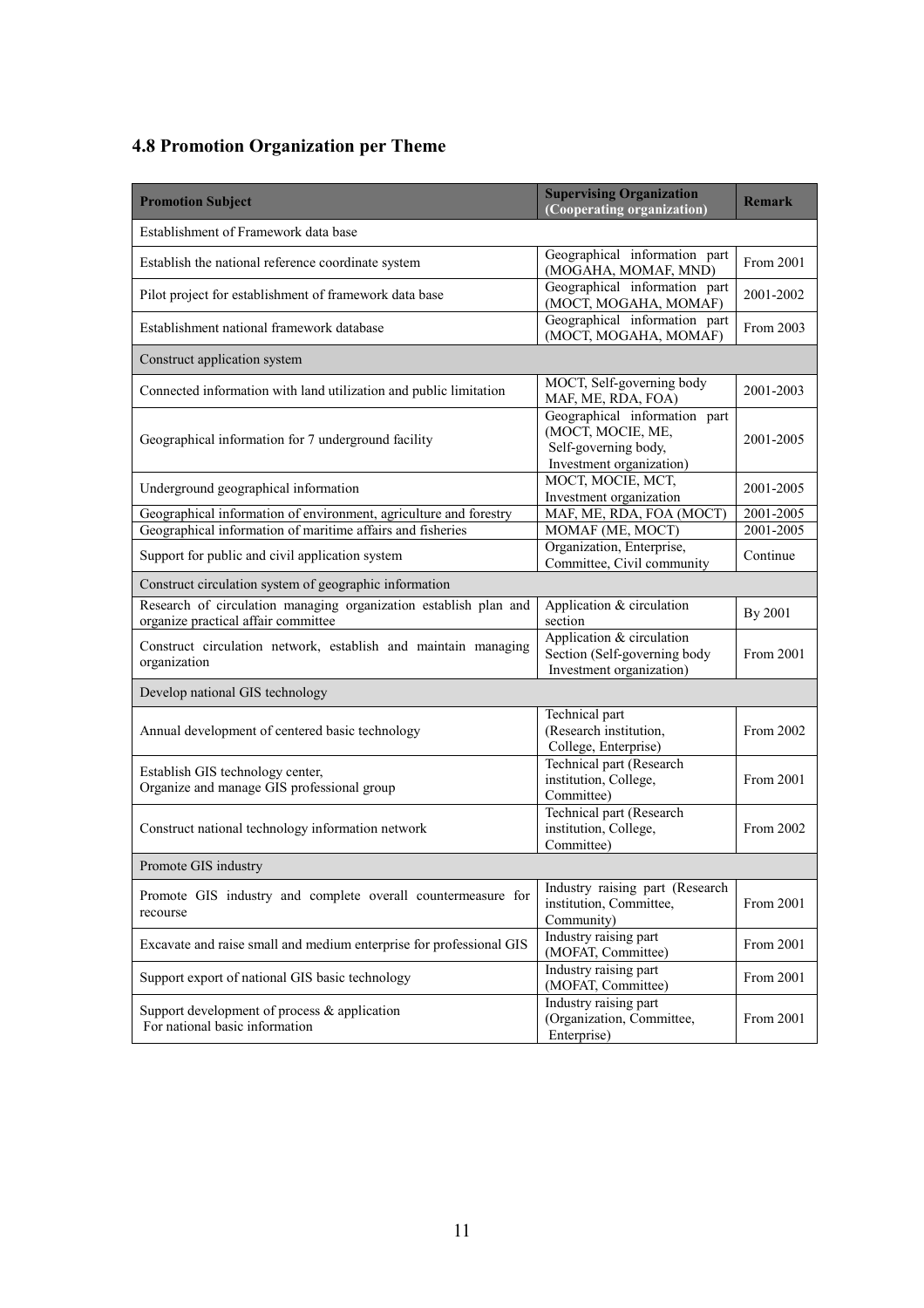| Standardization of GIS                                                         |                                                                                                                  |           |  |  |
|--------------------------------------------------------------------------------|------------------------------------------------------------------------------------------------------------------|-----------|--|--|
| Complete national GIS standard system                                          | NGI, MIC, MOCIE                                                                                                  | By 2002   |  |  |
| Promote principal industry for sectional standardization                       | Organization, College, Research<br>institution, Community                                                        | From 2001 |  |  |
| Promote research industry of national GIS standardization<br>continuously      | Organization, College, Research<br>institution, Community                                                        | From 2001 |  |  |
| Strengthen international GIS cooperation<br>For global standard development    | Organization, Academy,<br>Connected committee,<br>Community                                                      | From 2001 |  |  |
| Develop & support common application standard model<br>Per self-governing type | Total control part<br>(Organization, Self-governing<br>body, Research institution)                               | 2001-2005 |  |  |
| Raise and publicize professional manpower for GIS                              |                                                                                                                  |           |  |  |
| Increase GIS manpower training institute                                       | Manpower raising part<br>(Organization, Self-governing<br>body, Investment institution,<br>Committee, Community) | From 2001 |  |  |
| Support development of education program                                       | Manpower raising part<br>(MIC, MOCIE, MOE, College,<br>Research Institution)                                     | From 2001 |  |  |
| Expand educational opportunity for GIS charger of public<br>organization       | Manpower raising part<br>(Organization, Self-governing<br>body, Investment institution)                          | From 2001 |  |  |
| Intensify school education                                                     | Manpower raising part<br>(MOE, MIC, MOCIE)                                                                       | From 2001 |  |  |
| Establish & manage GIS educational publication center                          | Manpower raising part<br>(MOE, MIC, MOCIE, College,<br>Enterprise, Committee)                                    | From 2002 |  |  |
| Hold GIS Expo                                                                  | (Related Organizations)                                                                                          | From 2001 |  |  |
| Support research and system development                                        |                                                                                                                  |           |  |  |
| Perform national GIS support research                                          | Total control part<br>(Organization, Self-governing<br>body, Research institution,<br>Enterprise)                | From 2001 |  |  |
| Introduce GIS supervision system                                               | MOCT, MIC (Organization)                                                                                         | From 2001 |  |  |
| Develop measuring system                                                       | MOCT, MOGAHA, MOMAF,                                                                                             | From 2001 |  |  |
| Complete law & system for activation of satellite reflection                   | MOCT, MOST, MIC                                                                                                  | From 2001 |  |  |

### **4.9 Effect valuation for national GIS investment**

This is for maximization of investment efficiency according to completing development plan for the problem through systematic valuation, which is put to practical use of annual expense/effect-analyzing method per sectional investment effect through national GIS business promotion. Applying the valuation result, we derive the problem on plan and business promotion, and take up the reflected and settled plan from the fundamental one.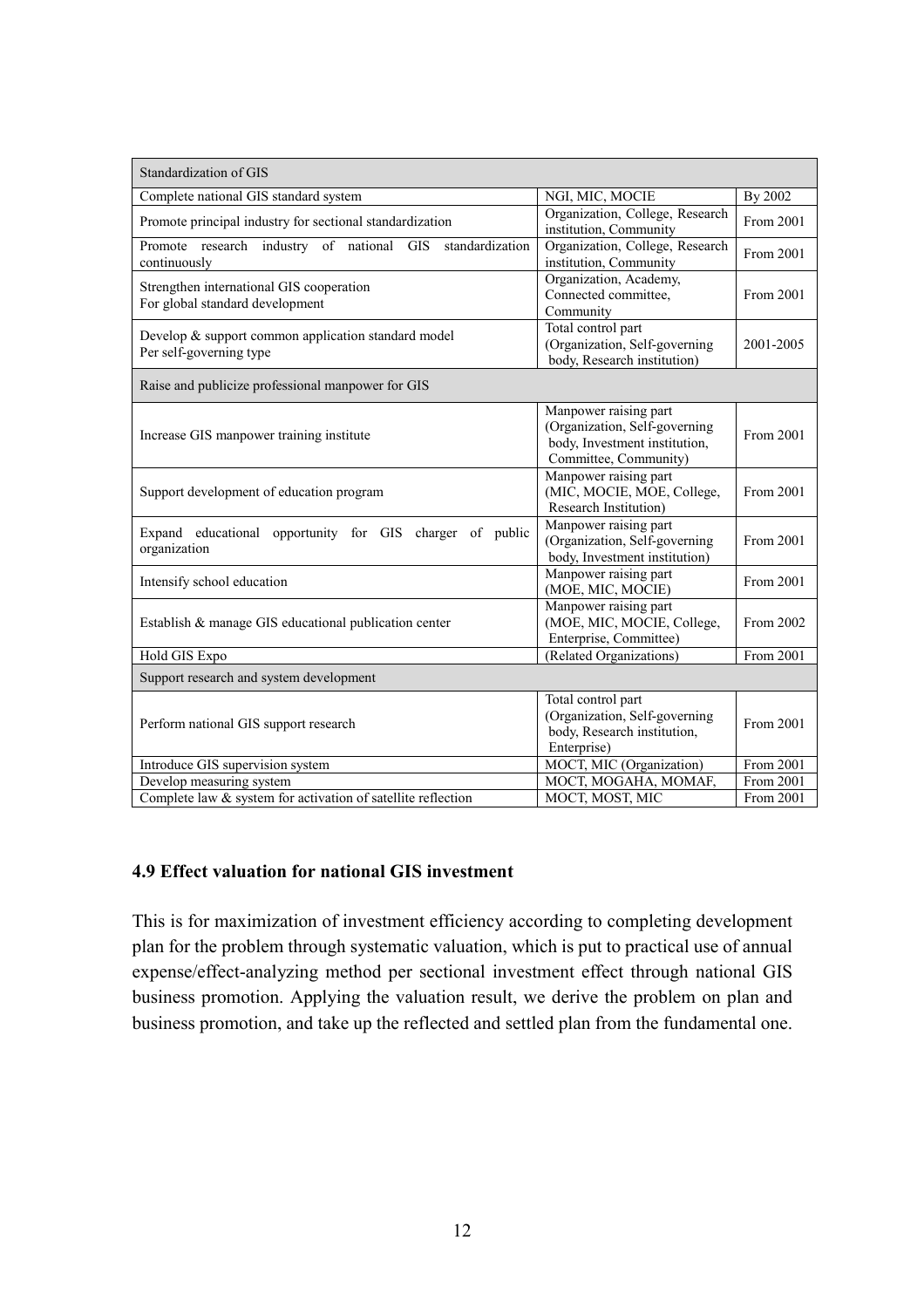# **5. CONCLUSION**

The first phase of the National Geographic Information System(NGIS) Master Plan will be completed by the year of 2000. The main purpose of the first phase is to establish basic GIS infrastructure such as to produce various kind of digital maps. The second phase of the NGIS which is start from 2001 through 2005 is to the spread of GIS application, maintain the digital maps.

The main focus of  $2<sup>nd</sup>$  NGIS master plan are:

- a) establishment of national framework data base
- b) set-up of clearinghouse and distribution network of GIS data
- c) Research and development of technologies
- d) Human resources development

These enormous tasks will be proceed in close cooperation between government, academia and private sector as well as international cooperation. During the second phase of NGIS the NGI has planed to updating the digital maps and provide framework data. And also to contribute the implementation of the regional and global Spatial Data Infrastructure as Asia-Pacific Spatial Data Infrastructure(APSDI) and GSDI, the NGI will be closely cooperate with the member countries of PCGIAP and GSDI.

### **REFERENCES**

National Geography Institute, April 1999, Country Report, 15<sup>th</sup> United Nations Regional Cartographic Conference for Asia and the Pacific, Kualar Lumpur, Malaysia

The NGIS Steering Committee, September 2000, The 2<sup>nd</sup> Master Plan of NGIS

The NGIS Steering Committee, Feb. 2001, The Master Plan of NGIS in Korea, Asia Geospatial Technology Conference, Kualar Lumpur, Malaysia

### **CONTACT**

Sang Deuk Han Director of Photogrammetry Division National Geography Institute 111, Wonchon-dong Paltal-gu, Suwon-shi 442-380 KOREA Tel. + 82 31 210 2604  $Fax + 82$  31 210 2757 Email: sdhan@moct.go.kr